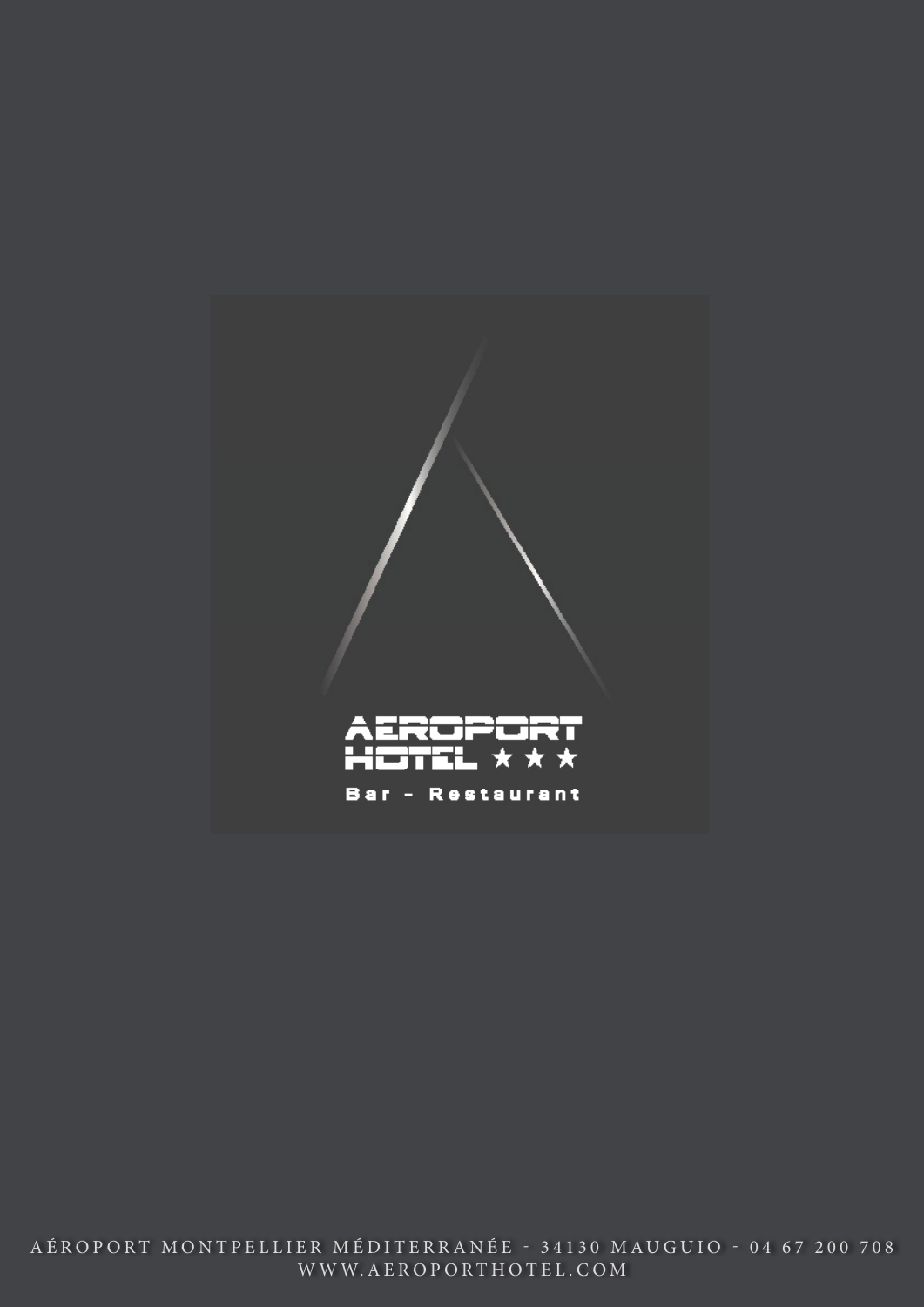



LINGUINES OR PENNES,

| - ROOUEFORT                        | 15.50E      |
|------------------------------------|-------------|
| - BASIL AND FRESH PESTO            | 16.50E      |
| - MEDITERRANEAN GRILLED VEGETABLES | $15.50 \in$ |
| - HOMEMADE CARBONARA               | 16.50E      |
| - ARRABIATA                        | $15.50 \in$ |
| - SALMON DUO                       | $17.50 \in$ |
| - CEPES AND BOLETUS                | 19.50€      |

# OUR MAIN COURSE SALADS OR STARTER SALADS



| GREEK SALAD: MEDITERRANEAN GRILLED VEGETABLES, FETA AND PESTO                                                        | $16 \in 712 \in$        |
|----------------------------------------------------------------------------------------------------------------------|-------------------------|
| CEVENOL SALAD: TOASTED GOAT CHEESE, WALNUTS, POTATOES, BACON STRIPS                                                  | 17/136                  |
| CAESAR SALAD : CRIPSY CHICKEN AND CROUTONS, PARMESAN CHEESE SHAVINGS,<br>TOMATOES, HARD BOILED EGG, CAESAR DRESSING. | $17\epsilon/13\epsilon$ |
| NORTHERN SALAD: BEECHWOOD SMOKED SALMON,<br>SALMON TARTAR WITH LIME ZESTS, TOMATOES                                  | $18\epsilon/14\epsilon$ |
| ITALIAN SALAD : CREAMY MOZZARELLA BURRATA, RAW HAM, AND FRESH PESTO<br>CHOPPED TOMATOES.                             | 19€/15€                 |
| COLD MEATS, CHEESE OR CHINESE BOARD                                                                                  | $18\epsilon/14\epsilon$ |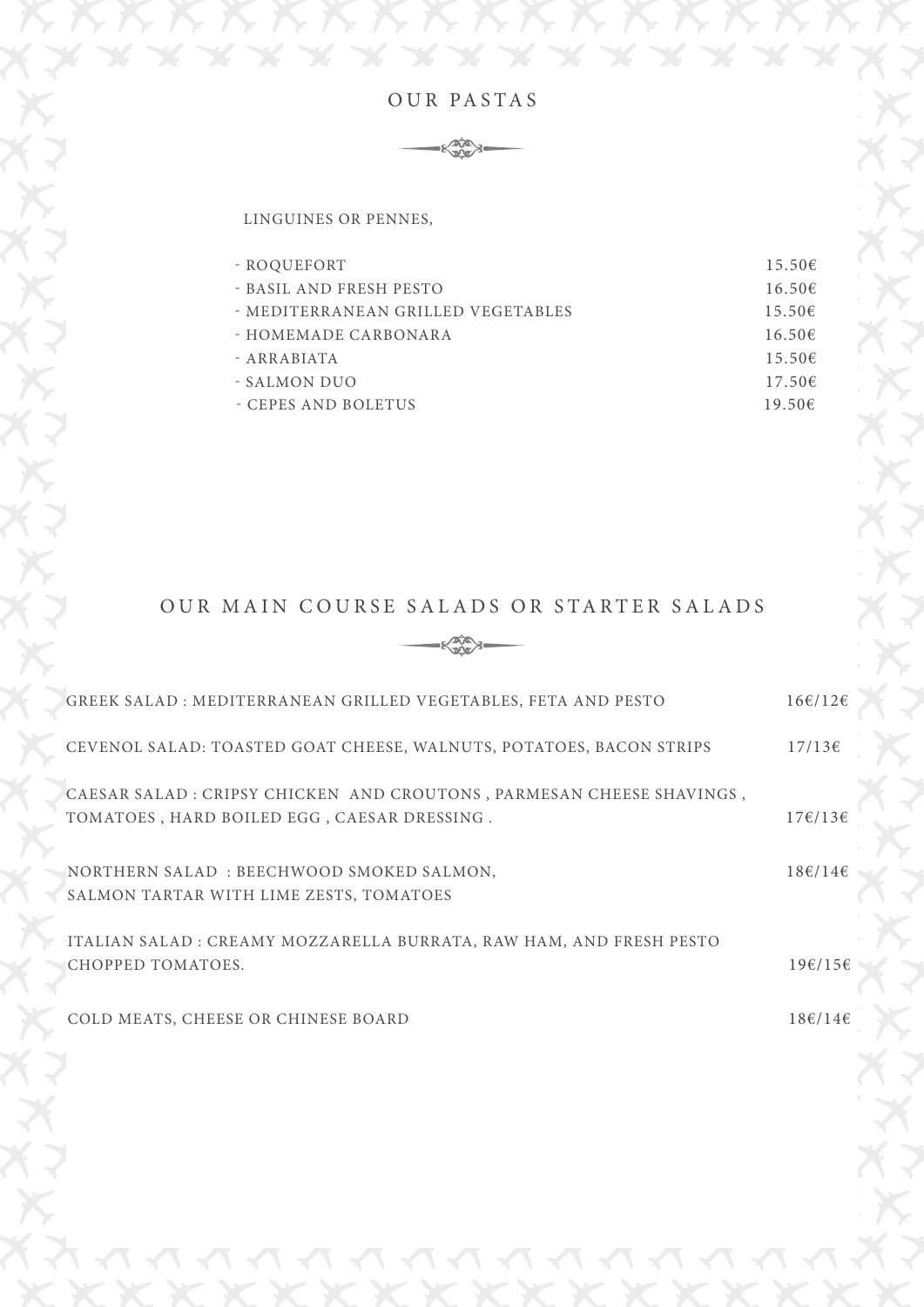THE RED PIZZAS  $-\xi_{\text{QCD}}^{\text{min}}$ 

| MARGARITA : TOMATO, GRUYERE CHEESE, MOZZARELLA                                                           | $12.00 \in$ |
|----------------------------------------------------------------------------------------------------------|-------------|
| ROMAINE : TOMATO, GRUYERE CHEESE, MOZARELLA, HAM, MUSHROOMS, EGG                                         | 13.00€      |
| CHORIZO : TOMATO, MOZZARELLA, GRUYERE CHEESE, CHORIZO                                                    | 13.006      |
| ITALIAN : TOMATO, MOZZARELLA, CHEESE, ITALIAN HAM, PARMESAN CHEESE,<br>SALAD                             | 14.00€      |
| BURGER: TOMATO, MOZZARELLA, GRUYERE CHEESE, GROUND MEAT, CANDIED ONIONS,<br>CHEDDAR CHEESE, BURGER SAUCE | 14.00E      |
| VEGETARIAN : TOMATO, MOZZARELLA, GRUYERE CHEESE, GRILLED VEGETABLES,<br>PESTO SAUCE                      | $14.00 \in$ |
| THE WHITE PIZZAS                                                                                         |             |
| 4 CHEESES : CREAM, MOZZARELLA, GRUYERE, GOAT CHEESE, BLUE CHEESE                                         | $15.00 \in$ |
| KEBAB : CREAM, MOZZARELLA, GRUYERE CHEESE, KEBAB MEAT, ONIONS, PEPPERS,<br><b>WHITE SAUCE</b>            | 14.006      |
| INDIAN : CREAM, MOZZARELLA, GRUYERE CHEESE, FRIED CHICKEN, CANDIED ONIONS,<br><b>CURRY SAUCE</b>         | 13.00€      |
| MOUNTAIN: CREAM, MOZZARELLA, CHEESE, POTATOES, BACON STRIPS,<br>FRENCH CHEESE, CANDIED ONIONS            | $14.00 \in$ |
|                                                                                                          |             |

NORVEGIAN: CREAM, GRUYERE CHEESE, MOZARELLA, SMOKED SALMON  $15.006$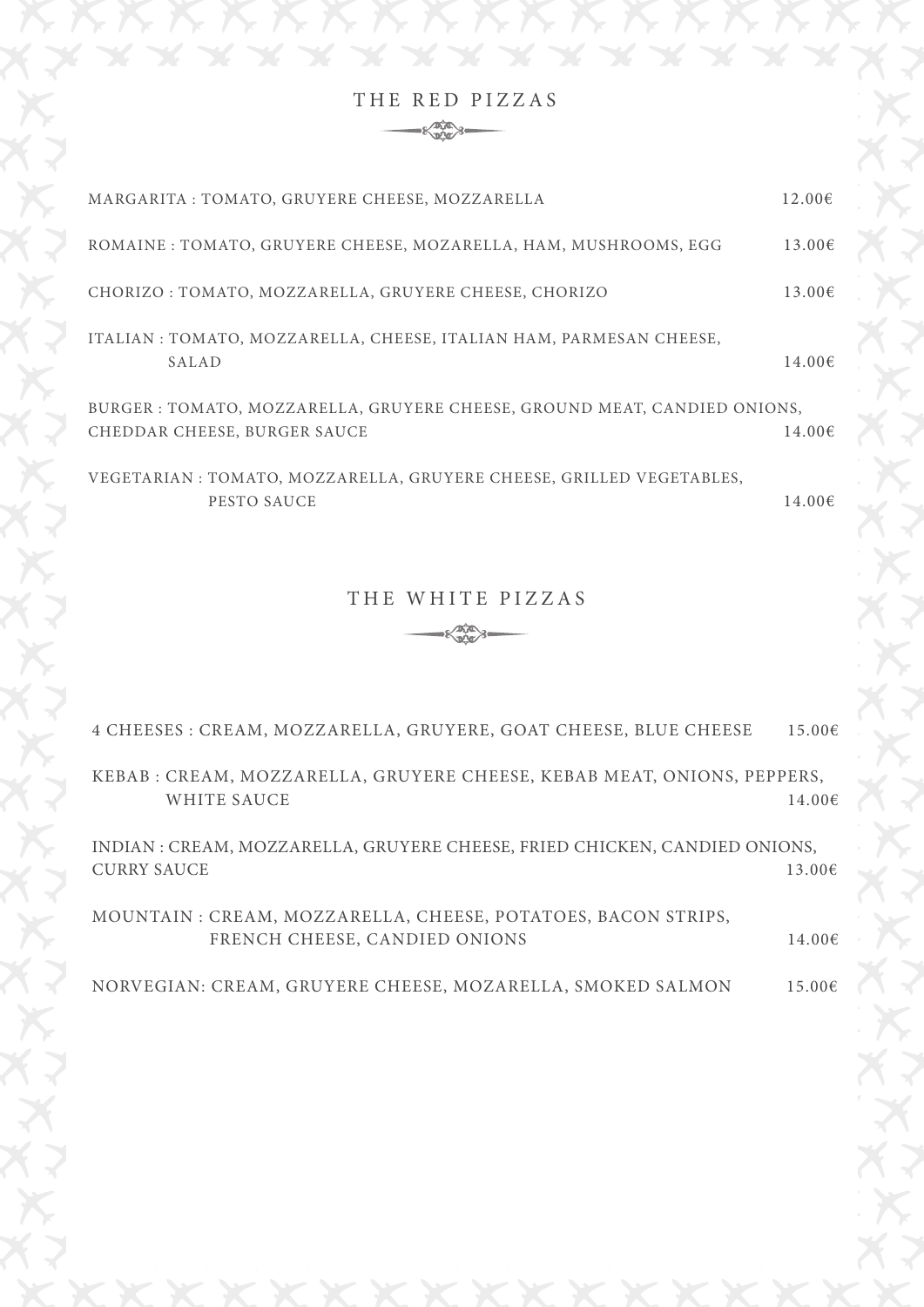### OUR MEATS



| LEMON CHICKEN BARBECUE                                                                                 | $17.90 \text{ } \in \}$  |
|--------------------------------------------------------------------------------------------------------|--------------------------|
| MILANESE VEAL ESCALOPE                                                                                 | 22.90E                   |
| BEEF TARTAR PREPARED IN HOUSE                                                                          | 19.90€                   |
| <b>GRILLED STEAK</b>                                                                                   | $19.90 \text{ }^{\circ}$ |
| <b>GRILLED RIB STEAK</b>                                                                               | 24.90€                   |
| WHOLE DUCK MAGRET                                                                                      | 19.90E                   |
| AIRPORT HOTEL BURGERS TO COMPOSE<br>* BEAF, CHICKEN OR SALMON<br>* BACON<br>* GOAT CHEESE<br>* CLASSIC | 23.90€                   |
| HOMEMADE CHOPPED STEAK                                                                                 | 17.90€                   |

DRESSING CHOICES : PEPPER, ROQUEFORT, CEPES OR SHALLOTS

 ADDITIONAL GARNISH (3€): FRENCH FRIES, VEGETABLE FLAN, RICE, HOMEMADE POTATOE PUREE, GREEN BEANS, PASTA.

## OUR FISHES



| FILLET OF SEA BREAM IN RED PESTO CRUST        | 22.90E            |
|-----------------------------------------------|-------------------|
| SALMON PAVE AND DILL CREAM                    | $19.90 \text{ }e$ |
| MONKFISH MEDAILLON, CHAMPAGNE SAUCE           | 24.90E            |
| TUNA TATAKI DONE THE JAPANESE WAY, SHRIMP WOK | 24.90E            |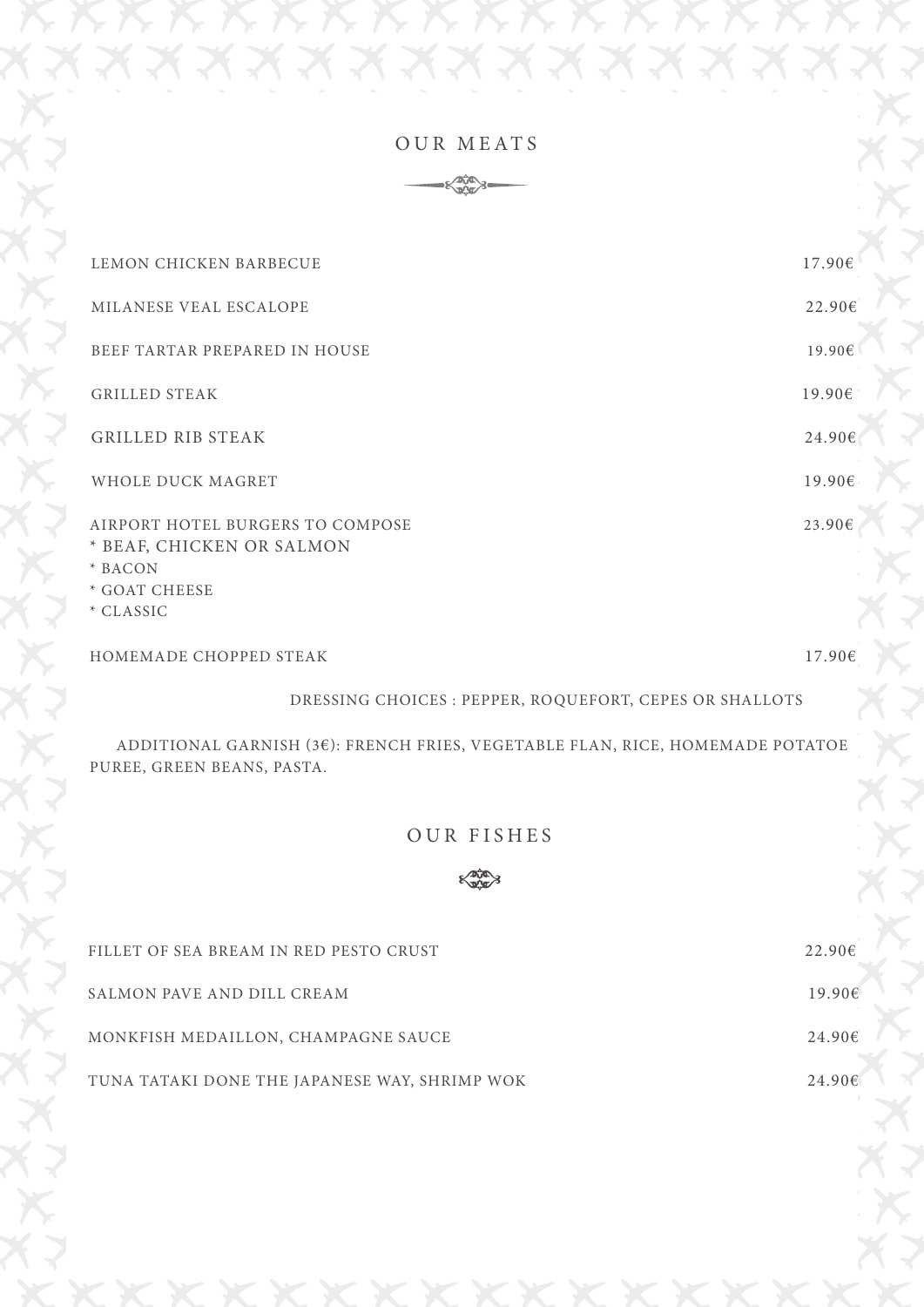#### MENU OF THE MOMENT



FRESH SALMON TARTAR WITH LEMON ZESTS OR ROCKFISH SOUP SERVED WITH CROUTONS AND ROUILLE

OR

COLD MEAT/CHINESE BOARD

OR

TERRINE OF FOIE GRAS AND FIG JAM  $(+3)$ 

OR

CHOICE OF SALAD : GREEK, ITALIAN, NORTHERN OR CAESAR OR

SMOKED SALMON, CHIVE CREAM, AND ITS MINI BLINIS

 $-\xi_{\text{avg}}^{\text{size}}$ 

SALMON PAVE AND DILL CREAM OR

GRILLED DUCK MAGRET SKEWERS

OR

LEMON CHICKEN BARBECUE WITH ESPELETTE PEPPER OR

FILLET OF SEA BREAM IN RED PESTO CRUST

OR

GRILLED STEAK, DRESSING OF YOUR CHOOSING

OR

MILANESE VEAL ESCALOPE

OR

DAY SUGGESTION

DESSERTS TO BE CHOSEN FROM OUR DESSERT MENU



#### **KID'S MENU 12€ (UNTIL 12 YEARS OLD)**

BEEF BURGER PATTY OR FISH OR HAM OR CHICKEN NUGGETS FRENCH FRIES OR VEGETABLE FLAN OR RICE OR PASTA OR MASHED POTATOES DESSERT